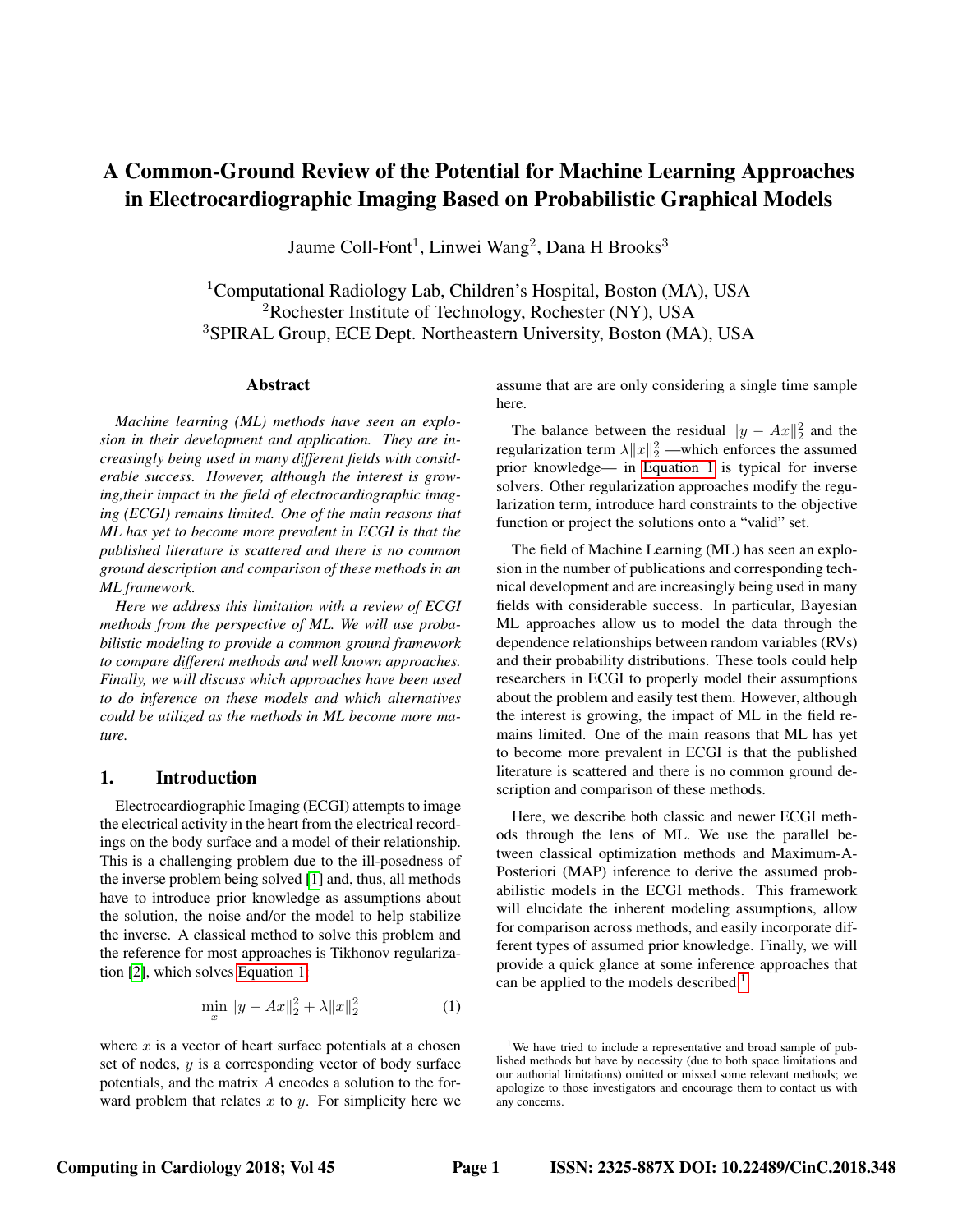## 2. Theoretical background

The probabilistic model describing the most basic ECGI method is the following:

$$
p(x) = \mathcal{N}(x|0, \rho)
$$
  
\n
$$
p(y|x) = \mathcal{N}(Ax|\sigma),
$$
\n(2)

where  $\mathcal{N}(\cdot)$  is a Gaussian distribution and  $\sigma$  and  $\rho$  are known scalar variances. The objective function in [Equa](#page-0-0)[tion 1](#page-0-0) is then equivalent to doing inference on this model with a maximum a posteriori (MAP) objective, with  $\lambda =$  $\frac{\sigma}{\rho}$ . This is a very simple probabilistic model as it only includes the observed data  $y$  and the latent variable  $x$  and assumes known variances and forward matrix. However, it is the building block from which we will develop the rest of models we describe. We will do so by adding new assumptions about the relevant RVs as well as introducing assumed prior physiological knowledge about them.

#### 3. Modeling Approaches

Even though the potentials on the heart have a strong spatial structure, Tikhonov regularization does not assume any spatial correlation across the heart. Exploiting this characteristic has been the common theme of many new ECGI methods in the literature. The simplest models are the higher order versions of Tikhonov, which introduce a fixed correlation structure between nearby nodes through a regularization matrix  $R$ . In those models, the prior used to describe the potential distribution is a multivariate Gaussian with covariance matrix given by  $\Sigma = R^{-12}$  $\Sigma = R^{-12}$  $\Sigma = R^{-12}$ . Tikhonov  $2^{nd}$  order uses the Laplacian operator of the heart geometry to encourage higher correlation between neighboring nodes on the heart geometry [\[2,](#page-2-1) [3\]](#page-2-2). Changing the covariance matrix modifies the type of "ground truth" being enforced. For example, some groups have modified the Laplacian operator to enforce correlation between nodes on both sides of the myocardial wall [\[4](#page-2-3)[–6\]](#page-2-4) or introduced varying weights on the covariance matrix to favor more uncertainty in nodes on the epicardium than on the endocardium [\[7\]](#page-2-5). The previous methods assume known covariance matrices —*i.e.* regularization matrices— however, these can also be learned from the data. The covariance parameters can be treated as RVs and thus be learned jointly with the unknown heart potentials [\[8,](#page-2-6)9] or derived a priori from simulations or ex-vivo recordings [\[10\]](#page-2-8).

Spatial modeling is not limited only to employing different covariance matrices with a Gaussian distribution. It is also possible to change the base probability distribution used. For example, it is possible to use the Laplace distribution, which is equivalent to an L1 norm constraint of the solution and used to favor the presence of a small number of large values. Total Variation uses this same distribution —with a covariance matrix equal to the inverse gradient operator— to allow for a small number of large gradients on the heart potentials [\[11](#page-2-9)[–15\]](#page-2-10). Other groups have extended this idea to induce sparsity with generalized Gaussian distributions —equivalent to the Lp norm in classical optimization [\[16,](#page-3-0) [17\]](#page-3-1).

The heart potentials also have a strong temporal structure that is often leveraged to add prior knowledge. The simplest approach is to extend the dimensions of the latent variable  $x$  to include time and define the covariance matrix to introduce temporal structure. For example, stacking the time instances on top of each other into a block vector and employing a spatio-temporal covariance matrix with a block diagonal form assumes independence between time instances. Any non-zero entry outside of the main block diagonal introduces correlation in time. For example, if two regularization matrices  $R$  and  $T$  —in space and time are used, the inverse covariance has the spatial regularization R repeated along the diagonal and the temporal regularization  $T$  repeating in off-diagonal positions [\[18\]](#page-3-2). Greensite and Huiskamp [\[19\]](#page-3-3) introduced an optimal structure based on assumptions of separability of temporal and spatial correlations; for a comparative study of three such methods see [\[20\]](#page-3-4). However, the most common approach to model temporal behavior is to use deterministic restrictions of the solution space. This is done via projection of the data and solutions onto a feasible set [\[4,](#page-2-3) [21](#page-3-5)[–25\]](#page-3-6) or through explicit constraints in the optimization [\[26\]](#page-3-7). These temporal restrictions correspond to setting probability zero to the unfeasible space and creating truncated probability distributions.

An even more restrictive approach is to assume a specific temporal shape for the potentials. Activation-based methods do this, solving for unknown activation times on each node of the heart [\[27\]](#page-3-8). This restriction can be refined with more complex propagation models for the heart potentials. These models are equivalent to Hidden Markov probabilistic models, typically of order 1 [\[28\]](#page-3-9). The complexity of the model can vary from a simple curve defining the wave-front [\[29\]](#page-3-10) to a full propagation models [\[12\]](#page-2-11).

The models described so far only introduce prior knowledge about the heart potentials. It is possible, however, to also characterize the uncertainty introduced by other parameters. For example, a set of parameters that is often assumed fixed but that also introduces uncertainty is contained in the forward solutions. Miss-specifications of the geometry such as position of the heart or conductivities of the organs introduce error into the forward model and thus the inverse solutions. The literature addressing this prob-

<span id="page-1-0"></span><sup>2</sup>Note that many regularization matrices are not full rank. In those cases, the corresponding prior distribution is degenerate and is ill-defined for some dimensions. To provide stability, it is then necessary to increase the rank, by introducing a small weight to the diagonal of the covariance matrix to stabilize the results.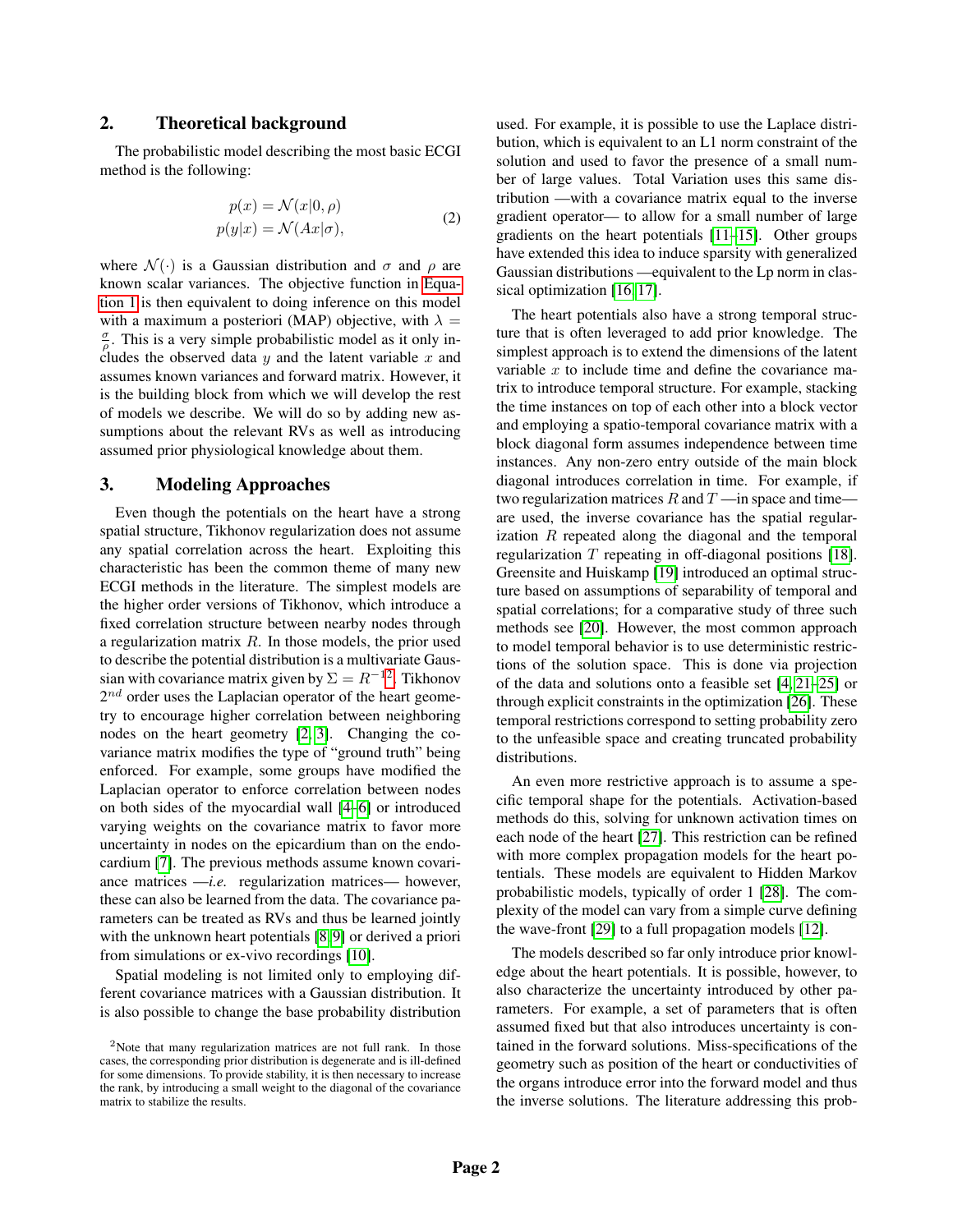lem is still small, but there has been some work trying to characterize the uncertainty introduced by these model errors [\[30](#page-3-11)[–32\]](#page-3-12) and, more recently to correct for those from the data [\[33](#page-3-13)[–35\]](#page-3-14).

Other parameters that can be further characterized as an RV are those that describe properties of the physiological propagation models. These models invariably depend on underlying parameters, typically chosen from "healthy" priors, post-mortem hearts or animal models. This RV can be set a priori [\[36,](#page-3-15) [37\]](#page-3-16), learned outisde of the inverse solution with discriminative methods or learned jointly with the heart potentials [\[38–](#page-3-17)[40\]](#page-3-18).

It is important to note that the extension of these models with new variables increases the complexity of the model. Deep probabilistic models usually demand more resources to compute and, more importantly, more data for inference. The curse of dimensionality limits the number of parameters added and they should only be introduced if enough prior knowledge exists about them to learn them correctly with reasonable probability.

## 4. Inference

So far we have used the equivalence between classical optimization and MAP inference to develop a probabilistic framework for ECGI. A key advantage of translating standard classical optimization problems to probabilistic models is that it is then possible to test different inference methods from the ML literature. Variational Inference (VI), Markov Chain Monte Carlo (MCMC) methods or, more recently, disentanglement approaches in the deep learning literature, all provide estimates of the full posterior distribution and not just its mode or mean. Thus, one can include an estimate of the uncertainty of the results [\[12,](#page-2-11) [28,](#page-3-9) [31,](#page-3-19) [40–](#page-3-18)[42\]](#page-3-20).

One significant limitation of these methods is that they require advanced knowledge in ML to design and code. Fortunately, there has been a considerable recent effort in ML research to develop probabilistic programming languages that offer readily usable black-box variational inference and MCMC algorithms [\[43\]](#page-3-21). With these tools, it is possible to describe the probabilistic model directly in a tailored programming language and then learn the posterior distributions without the limitation of having to develop the entire inference structure.

## 5. Conclusions

We have described some relevant methods in the ECGI literature in the context of probabilistic modeling. This framework helps contextualize efforts from different groups and may allow further development with incorporation of new prior knowledge about the problem. Finally, we have suggested how some inference techniques in the ML literature may facilitate the adoption of advanced ML

#### methods in ECGI.

#### References

- <span id="page-2-0"></span>[1] Pullan A.J. *et.al.* The Inverse Problem of Electrocardiography. In Comp. Elec. Springer. ISBN 9781848820456, 2010; 1–51.
- <span id="page-2-1"></span>[2] Milanič M. et.al. Assessment of Regularization Techniques for Electrocardiographic Imaging. J Electrocardiol 2014; 47(1):20–8. ISSN 1532-8430.
- <span id="page-2-2"></span>[3] Wang Y, Rudy Y. Application of the Method of Fundamental Solutions to Potential-Based Inverse Electrocardiography. Ann Biomed Eng aug 2006;34(8):1272–1288. ISSN 0090-6964.
- <span id="page-2-3"></span>[4] Erem B. *et.al.* Using Transmural Regularization and Dynamic Modeling for Noninvasive Cardiac Potential Imaging of Endocardial Pacing with Imprecise Thoracic Geometry. IEEE TMI mar 2014;33(3):726–738. ISSN 02780062.
- [5] Schuler S. *et.al.* ECG Imaging of Simulated Atrial Fibrillation: Imposing Epi-Endocardial Similarity Facilitates the Reconstruction of Transmembrane Voltages. In CinC, volume 44. ISSN 2325887X, 2017; 1–4.
- <span id="page-2-4"></span>[6] Liu Z. *et.al.* Noninvasive Reconstruction of Three-Dimensional Ventricular Activation Sequence from the Inverse Solution of Distributed Equivalent Current Density. IEEE TMI oct 2006;25(10):1307–1318. ISSN 0278-0062.
- <span id="page-2-5"></span>[7] Potyagaylo D. *et.al.* Local Regularization of Endocardial and Epicardial Surfaces for Better Localization of Ectopic Beats in the Inverse Problem of ECG. CinC 2014;837–840. ISSN 2325-8861.
- <span id="page-2-6"></span>[8] Kaipo J, Somersalo E. Statistical and Computational Inverse Problems. Springer, 2004. ISBN 0387220739.
- <span id="page-2-7"></span>[9] Serinagaoglu Y. *et.al.* Bayesian Solutions and Performance Analysis in Bioelectric Inverse Problems. IEEE Transactions on Biomedical Engineering jun 2005;52(6):1009– 1020. ISSN 0018-9294.
- <span id="page-2-8"></span>[10] Cluitmans M.J.M. *et.al.* Physiology-Based Regularization of the Electrocardiographic Inverse Problem. Med Biol Eng Comput 2017;55(8):1353–1365. ISSN 17410444.
- <span id="page-2-9"></span>[11] Xu J. *et.al.* Noninvasive Transmural Electrophysiological Imaging Based on Minimization of Total-Variation Functional. IEEE TMI may 2014;33(9):1–15. ISSN 1558-254X.
- <span id="page-2-11"></span>[12] Xu J. *et.al.* Robust Transmural Electrophysiological Imaging : Integrating Sparse and Dynamic Physiological Models into ECG-based Inference. In MICCAI. 2015; .
- [13] Coll-Font J. *et.al.* Evaluation of 2-norm Versus Sparsity Regularization in Spline-based Joint Reconstruction of Epicardial and Endocardial Potentials from Body-surface Measurements. In CinC, volume 42. IEEE. ISBN 9781509006854. ISSN 2325887X, 2015; 957–960.
- [14] Wang D. *et.al.* Inverse Electrocardiographic Source Localization of Ischemia: An Optimization Framework and Finite Element Solution. J Comput Phys oct 2013;250:403– 424. ISSN 0021-9991.
- <span id="page-2-10"></span>[15] Coll-font J. *et.al.* A Statistical Approach to Incorporate Multiple ECG or EEG Recordings with Artifactual Variability into Inverse Solutions. In ISBI. Brooklyn: IEEE, 2015; 1053–1056.